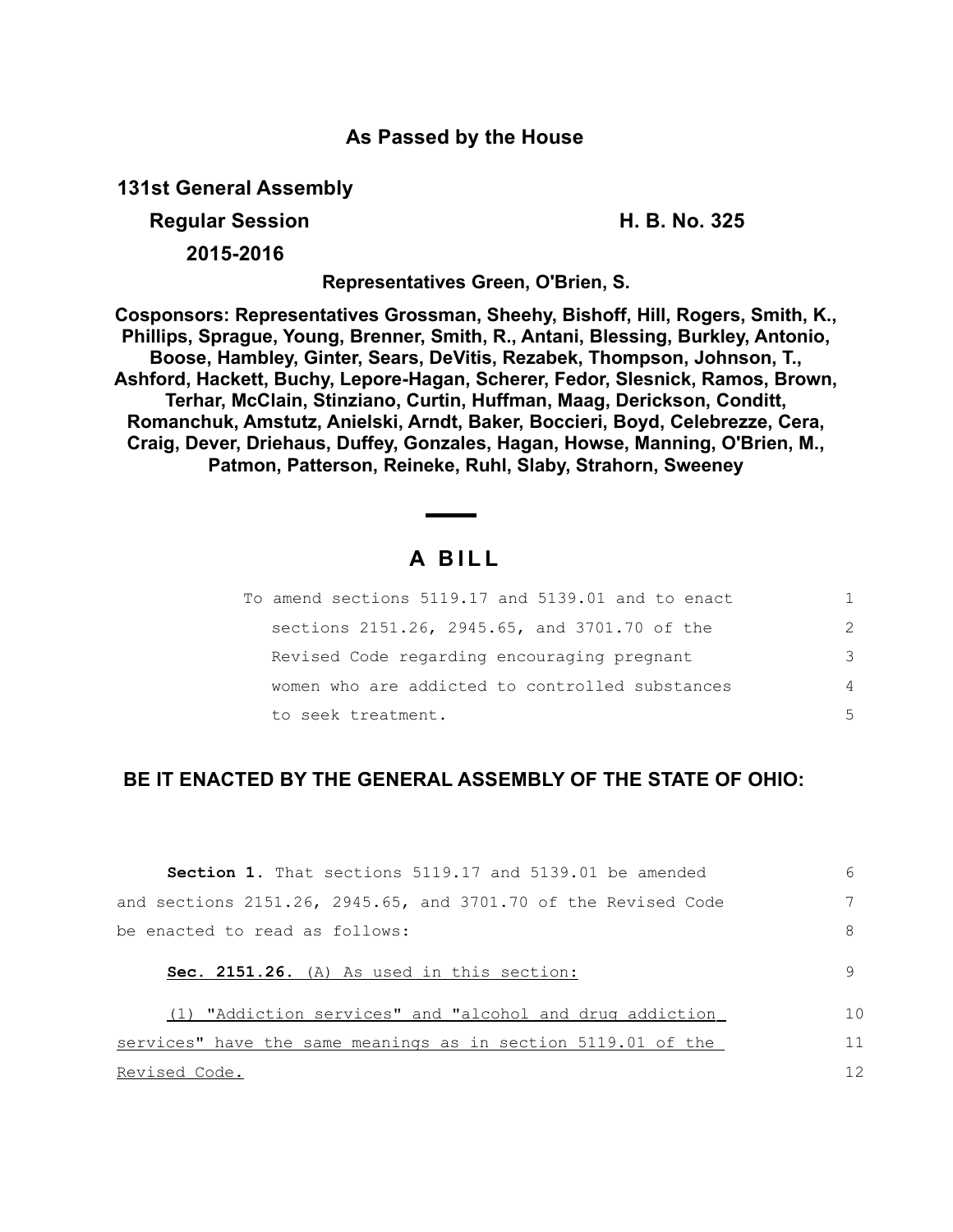(2) "Controlled substance" has the same meaning as in section 3719.01 of the Revised Code. (3) "Newborn" means a child who is less than thirty days old. (B) A public children services agency shall not file a complaint pursuant to section 2151.27 of the Revised Code regarding a newborn solely because the newborn's mother used a controlled substance while pregnant if the mother did all of the following: (1) Before the end of the twentieth week of pregnancy, enrolled in a drug treatment program provided by a provider of addiction services or alcohol and drug addiction services; (2) Successfully completed the program or is in the process of completing the program and is in compliance with the program's terms and conditions as determined by the program; (3) Maintained her regularly scheduled appointments and prenatal care recommended by her health care provider for the remaining duration of her pregnancy. (C) If a pregnant woman enrolled in a drug treatment program after the end of the twentieth week of pregnancy, the court, in its discretion, may do either of the following in lieu of considering a complaint filed pursuant to section 2151.27 of the Revised Code based solely on the newborn's mother's use of a controlled substance while pregnant: (1) Hold the complaint in abeyance if the court finds that the woman is in the process of completing the program and maintained her regularly scheduled appointments and prenatal care recommended by her health care provider for the remaining duration of her pregnancy; 13 14 15 16 17 18 19 20 21 22 23 24 25 26 27 28 29 30 31 32 33 34 35 36 37 38 39 40 41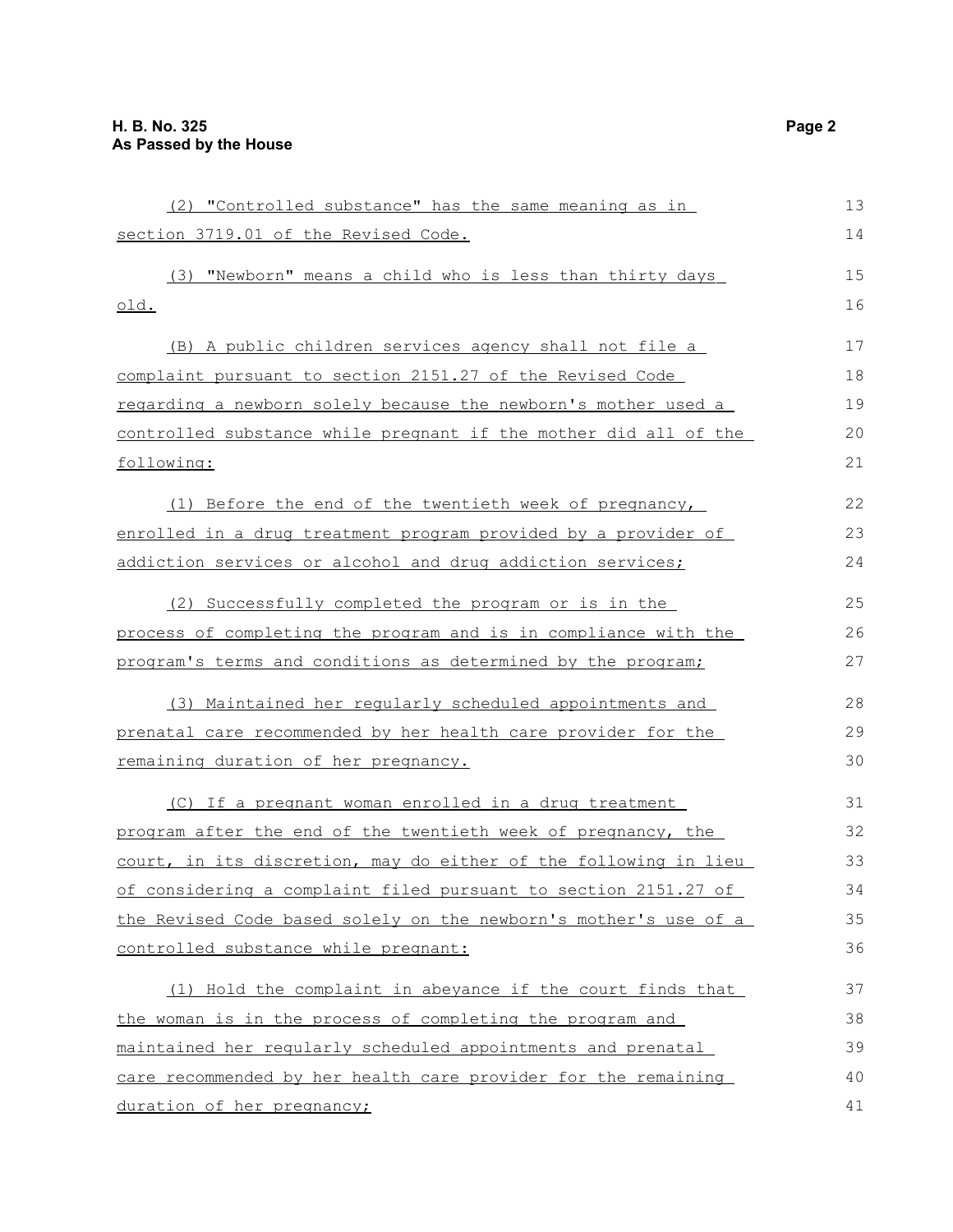| (2) Dismiss the complaint if the court finds that the           | 42 |  |  |  |
|-----------------------------------------------------------------|----|--|--|--|
| woman successfully completed the program and maintained her     |    |  |  |  |
| regularly scheduled appointments and prenatal care recommended  | 44 |  |  |  |
| by her health care provider for the remaining duration of her   | 45 |  |  |  |
| pregnancy.                                                      | 46 |  |  |  |
| (D) This section does not prevent a public children             | 47 |  |  |  |
| services agency from filing a complaint pursuant to section     | 48 |  |  |  |
| 2151.27 of the Revised Code if the public children services     | 49 |  |  |  |
| agency determines that the newborn's mother, or any other adult | 50 |  |  |  |
| caring for the newborn, is unable to provide adequate parental  | 51 |  |  |  |
| care.                                                           | 52 |  |  |  |
| Sec. 2945.65. Evidence of the use of a controlled               | 53 |  |  |  |
| substance obtained as part of a screening or test performed to  | 54 |  |  |  |
| determine pregnancy or provide prenatal care is not admissible  | 55 |  |  |  |
| in a criminal proceeding against the woman who was screened or  | 56 |  |  |  |
| tested. This section does not prohibit criminal prosecution     | 57 |  |  |  |
| based on evidence obtained through methods other than the       | 58 |  |  |  |
| screening or testing described in this section.                 | 59 |  |  |  |
| Sec. 3701.70. (A) As used in this section:                      | 60 |  |  |  |
| (1) "Addiction services" and "alcohol and drug addiction        | 61 |  |  |  |
| services" have the same meanings as in section 5119.01 of the   |    |  |  |  |
| <u>Revised Code.</u>                                            | 63 |  |  |  |
| (2) "Controlled substance" has the same meaning as in           | 64 |  |  |  |
| section 3719.01 of the Revised Code.                            | 65 |  |  |  |
| (B) Any of the following health care professionals who          | 66 |  |  |  |
| attends a pregnant woman for conditions relating to pregnancy   | 67 |  |  |  |
| before the end of the twentieth week of pregnancy and who has   | 68 |  |  |  |
| reason to believe that the woman is using or has used a         | 69 |  |  |  |
| controlled substance in a manner that may place the woman's     | 70 |  |  |  |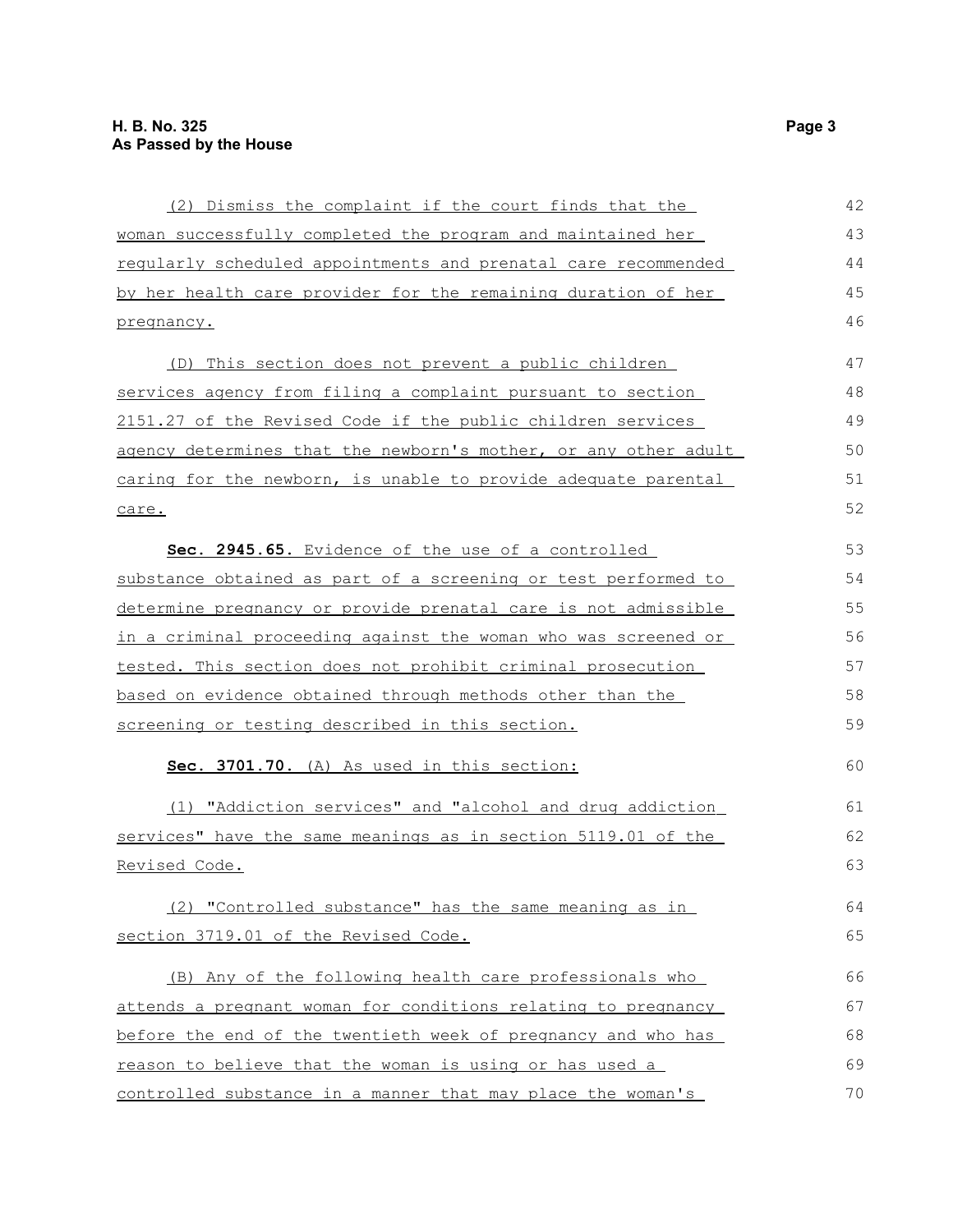| fetus in jeopardy shall encourage the woman to enroll in a drug  | 71 |
|------------------------------------------------------------------|----|
| treatment program offered by a provider of addiction services or | 72 |
| alcohol and drug addiction services:                             | 73 |
| (1) Physicians authorized under Chapter 4731. of the             | 74 |
| Revised Code to practice medicine and surgery or osteopathic     | 75 |
| medicine and surgery;                                            | 76 |
| (2) Registered nurses and licensed practical nurses              | 77 |
| licensed under Chapter 4723. of the Revised Code;                | 78 |
| (3) Physician assistants licensed under Chapter 4730. of         | 79 |
| the Revised Code.                                                | 80 |
| (C) A health care professional is immune from civil              | 81 |
| liability and is not subject to criminal prosecution with regard | 82 |
| to both of the following:                                        | 83 |
| (1) Failure to recognize that a pregnant woman has used or       | 84 |
| is using a controlled substance in a manner that may place the   | 85 |
| woman's fetus in jeopardy;                                       | 86 |
| (2) Any action taken in good faith compliance with this          | 87 |
| section.                                                         | 88 |
| Sec. 5119.17. (A) The department of mental health and            | 89 |
| addiction services, in accordance with division (B) of this      | 90 |
| section, shall give priority to developing, and promptly shall   | 91 |
| develop, with available public and private resources a program   | 92 |
| that does all of the following:                                  | 93 |
| (1) Provides a manner of identifying the aggregate number        | 94 |
| of pregnant women in this state who are addicted to a drug of    | 95 |
| abuse;                                                           | 96 |
| (2) Provides for an effective means of intervention to           | 97 |
| eliminate the addiction of pregnant women to drugs of abuse      | 98 |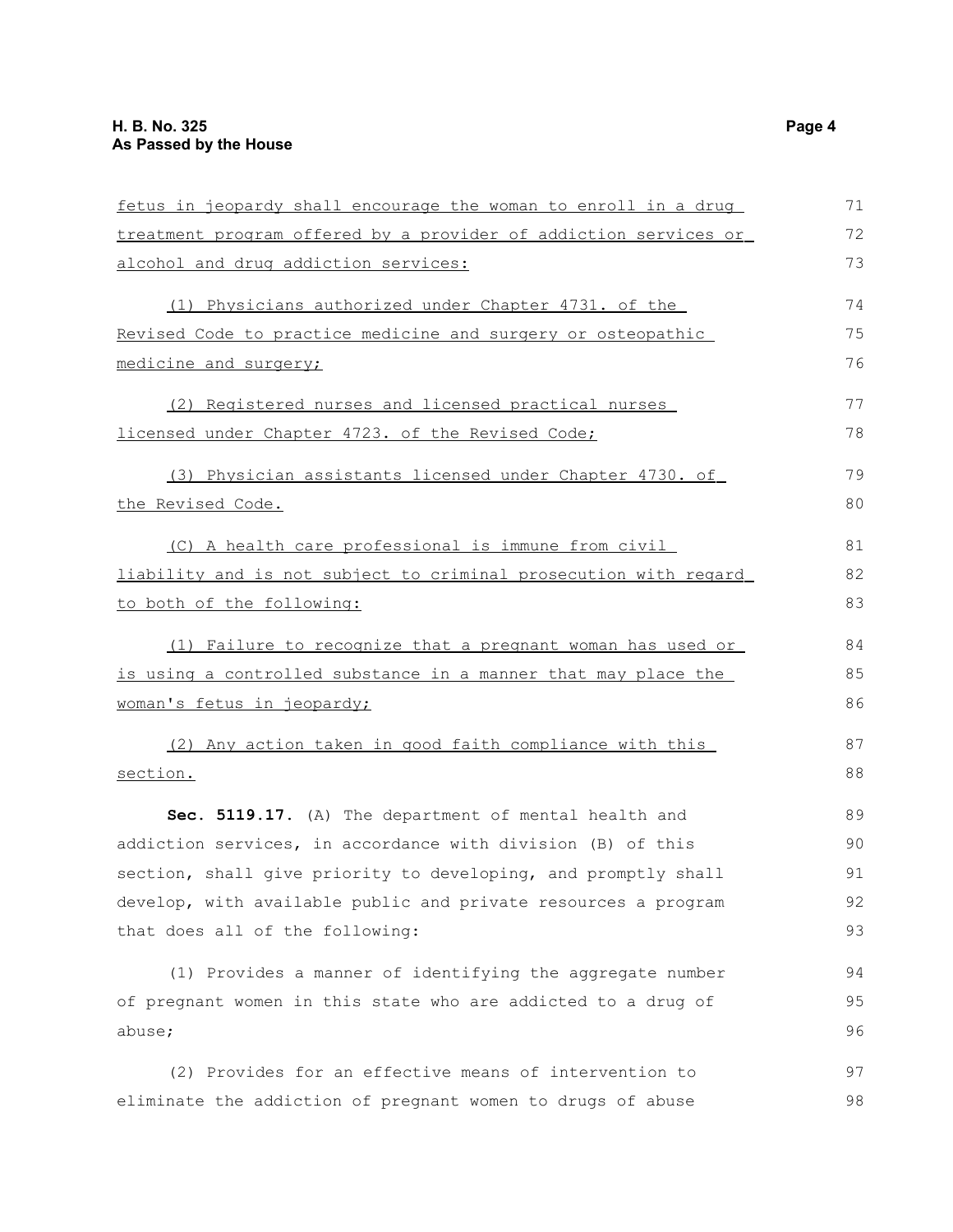prior to the birth of their children;

(3) Gives priority to the treatment of pregnant women addicted to drugs of abuse, including by requiring community addiction services providers that receive public funds to give priority to pregnant women referred for treatment; 100 101 102 103

 $(3)$  (4) Provides for the continued monitoring of women who were addicted to a drug of abuse during their pregnancies, after the birth of their children, and for the availability of treatment and rehabilitation for those women; 104 105 106 107

 $(4)$ (5) Provides a manner of determining the aggregate number of children who are born in this state to women who are addicted, at the time of birth, to a drug of abuse, and of children who are born in this state with an addiction to or a dependency on a drug of abuse; 108 109 110 111 112

 $(45)$ (6) Provides for the continued monitoring of children who are born in this state to women who are addicted, at the time of birth, to a drug of abuse, or who are born in this state with an addiction to or dependency on a drug of abuse, after their birth; 113 114 115 116

(6)(7) Provides for the treatment and rehabilitation of any child who is born to a woman who is addicted, at the time of birth, to a drug of abuse, and of any child who is born with an addiction to or dependency on a drug of abuse. 118 119 120 121

(B) In developing the program described in division (A) of this section, the department may obtain information from the department of health and the department of job and family services, and those departments shall cooperate with the department of mental health and addiction services in its development and implementation of the program. 122 123 124 125 126 127

99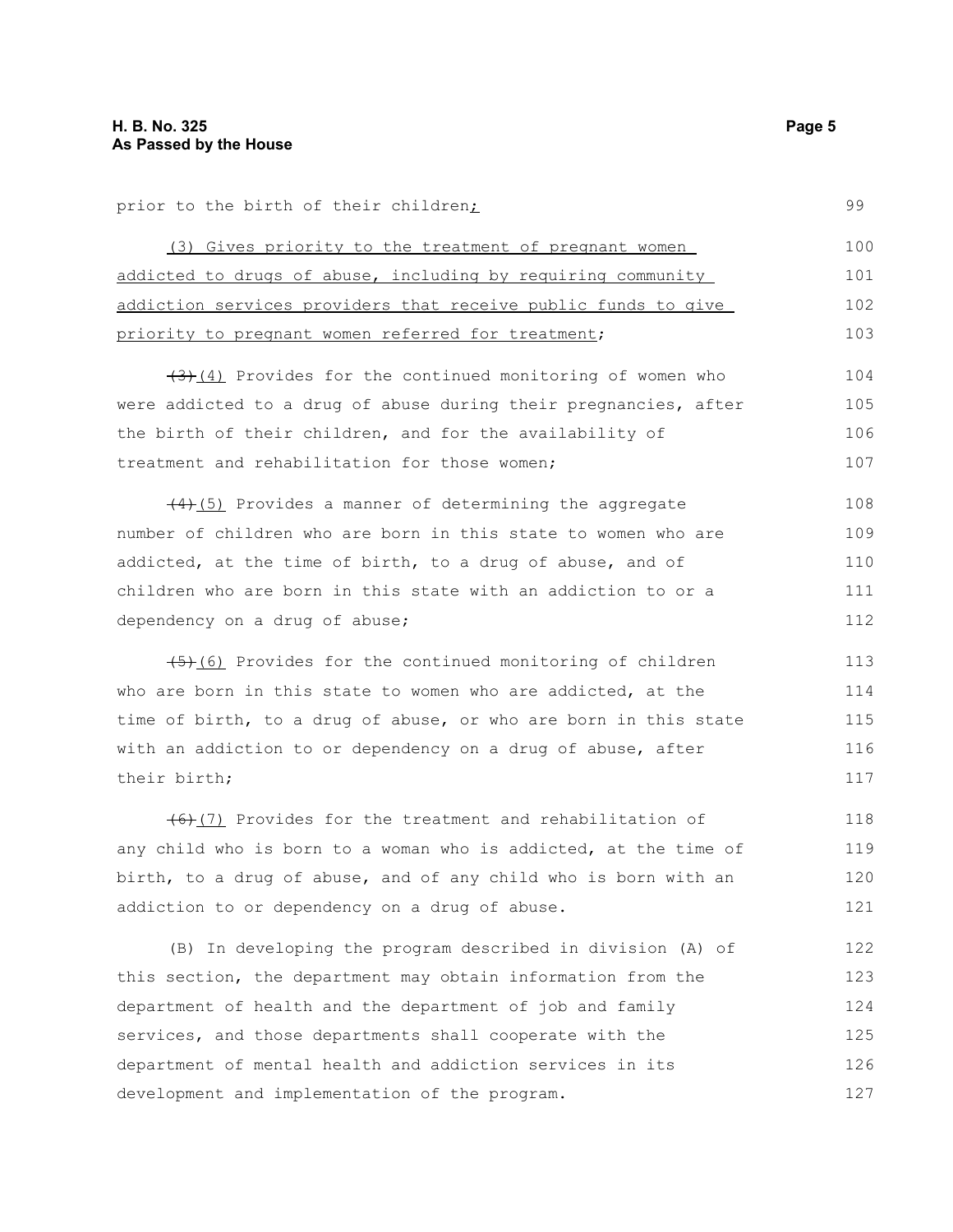described in division (A) of this section, the department shall implement the program. (D) Any record or information that is obtained or maintained by the department in connection with the program described in division (A) of this section and could enable the identification of any woman or child described in division (A) (1) or (4) of this section is not a public record subject to inspection or copying under section 149.43 of the Revised Code. (E) A community addiction services provider that receives public funds shall not refuse to treat a person solely because the person is pregnant if appropriate treatment is offered by the provider. **Sec. 5139.01.** (A) As used in this chapter: (1) "Commitment" means the transfer of the physical custody of a child or youth from the court to the department of youth services. (2) "Permanent commitment" means a commitment that vests legal custody of a child in the department of youth services. (3) "Legal custody," insofar as it pertains to the status that is created when a child is permanently committed to the department of youth services, means a legal status in which the department has the following rights and responsibilities: the right to have physical possession of the child; the right and 129 130 131 132 133 134 135 136 137 138 139 140 141 142 143 144 145 146 147 148 149 150 151

(C) Immediately upon its development of the program

responsibility to provide the child with food, clothing, shelter, education, and medical care; and the right to determine where and with whom the child shall live, subject to the minimum periods of, or periods of, institutional care prescribed in 153 154 155 156

duty to train, protect, and control the child; the

128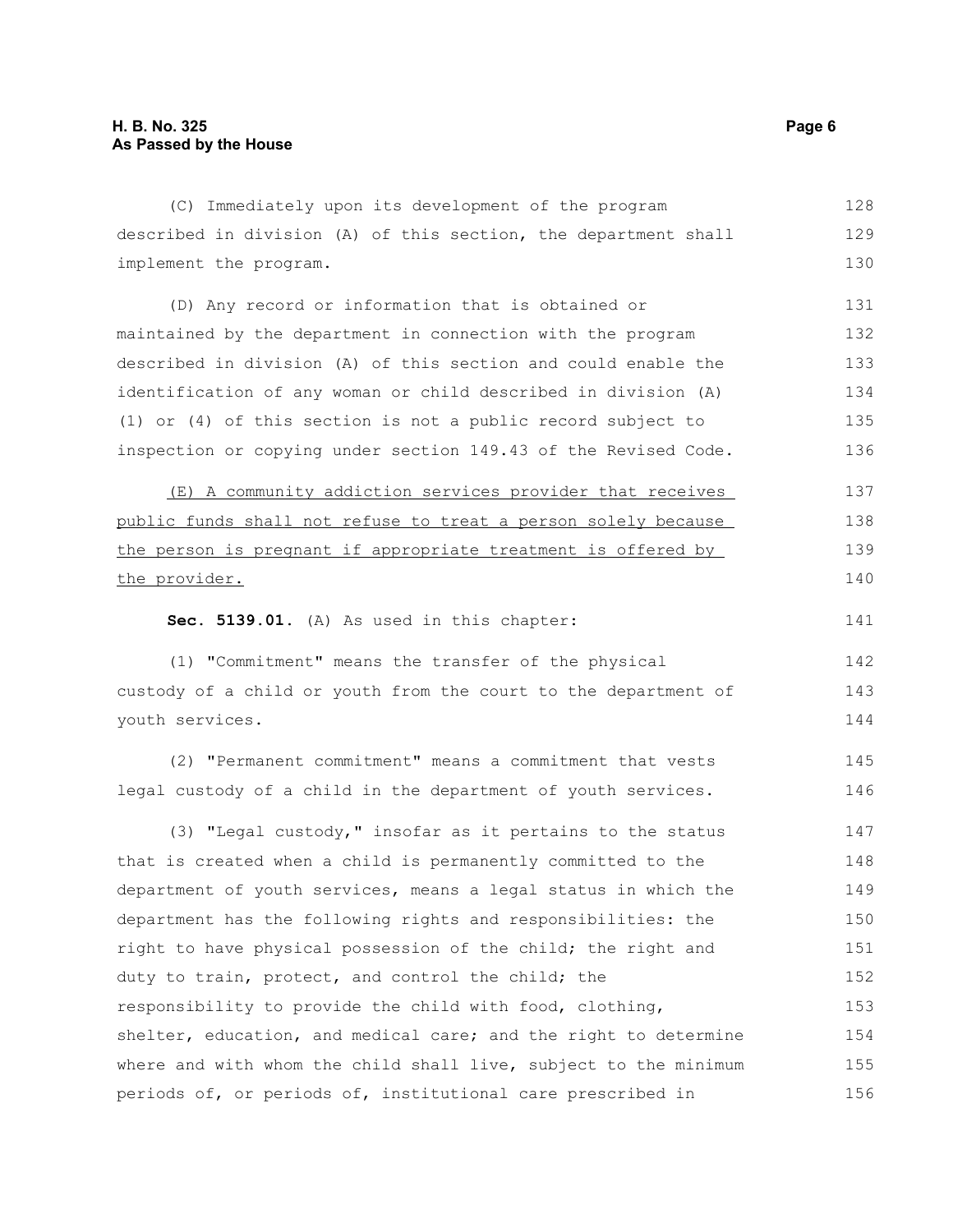#### **H. B. No. 325 Page 7 As Passed by the House**

sections 2152.13 to 2152.18 of the Revised Code; provided, that these rights and responsibilities are exercised subject to the powers, rights, duties, and responsibilities of the guardian of the person of the child, and subject to any residual parental rights and responsibilities. 157 158 159 160 161

(4) Unless the context requires a different meaning, "institution" means a state facility that is created by the general assembly and that is under the management and control of the department of youth services or a private entity with which the department has contracted for the institutional care and custody of felony delinquents. 162 163 164 165 166 167

(5) "Full-time care" means care for twenty-four hours a day for over a period of at least two consecutive weeks. 168 169

(6) "Placement" means the conditional release of a child under the terms and conditions that are specified by the department of youth services. The department shall retain legal custody of a child released pursuant to division (C) of section 2152.22 of the Revised Code or division (C) of section 5139.06 of the Revised Code until the time that it discharges the child or until the legal custody is terminated as otherwise provided by law. 170 171 172 173 174 175 176 177

(7) "Home placement" means the placement of a child in the home of the child's parent or parents or in the home of the guardian of the child's person. 178 179 180

|  | (8) "Discharge" means that the department of youth | 181 |
|--|----------------------------------------------------|-----|
|  | services' legal custody of a child is terminated.  | 182 |

(9) "Release" means the termination of a child's stay in an institution and the subsequent period during which the child returns to the community under the terms and conditions of 183 184 185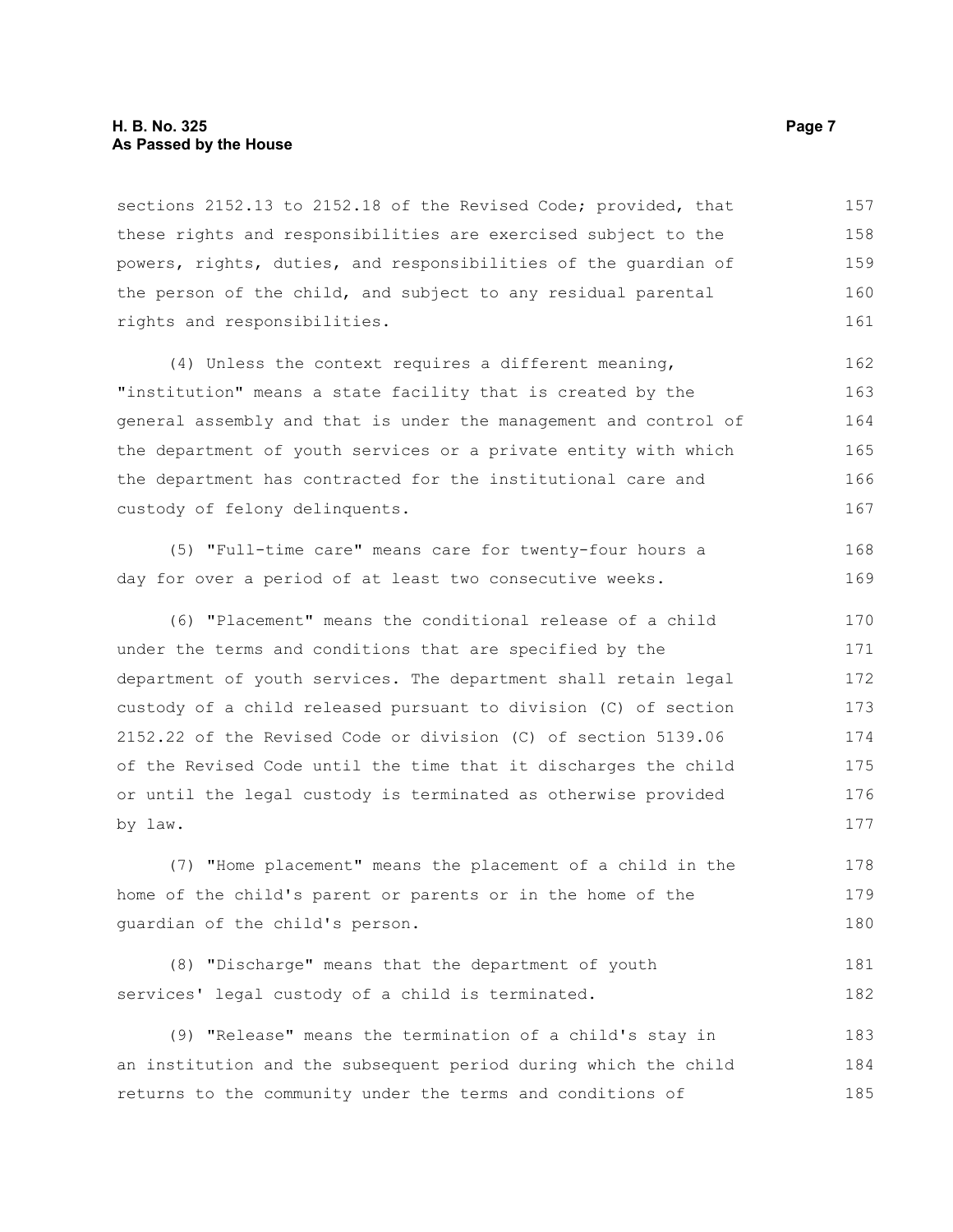supervised release. (10) "Delinquent child" has the same meaning as in section 2152.02 of the Revised Code. (11) "Felony delinquent" means any child who is at least ten years of age but less than eighteen years of age and who is adjudicated a delinquent child for having committed an act that if committed by an adult would be a felony. "Felony delinquent" includes any adult who is between the ages of eighteen and twenty-one and who is in the legal custody of the department of youth services for having committed an act that if committed by an adult would be a felony. (12) "Juvenile traffic offender" has the same meaning as in section 2152.02 of the Revised Code. (13) "Public safety beds" means all of the following: (a) Felony delinquents who have been committed to the department of youth services for the commission of an act, other than a violation of section 2911.01 or 2911.11 of the Revised Code, that is a category one offense or a category two offense and who are in the care and custody of an institution or have been diverted from care and custody in an institution and placed in a community corrections facility; (b) Felony delinquents who, while committed to the department of youth services and in the care and custody of an institution or a community corrections facility, are adjudicated delinquent children for having committed in that institution or community corrections facility an act that if committed by an 186 187 188 189 190 191 192 193 194 195 196 197 198 199 200 201 202 203 204 205 206 207 208 209 210 211

(c) Children who satisfy all of the following: 213

adult would be a misdemeanor or a felony;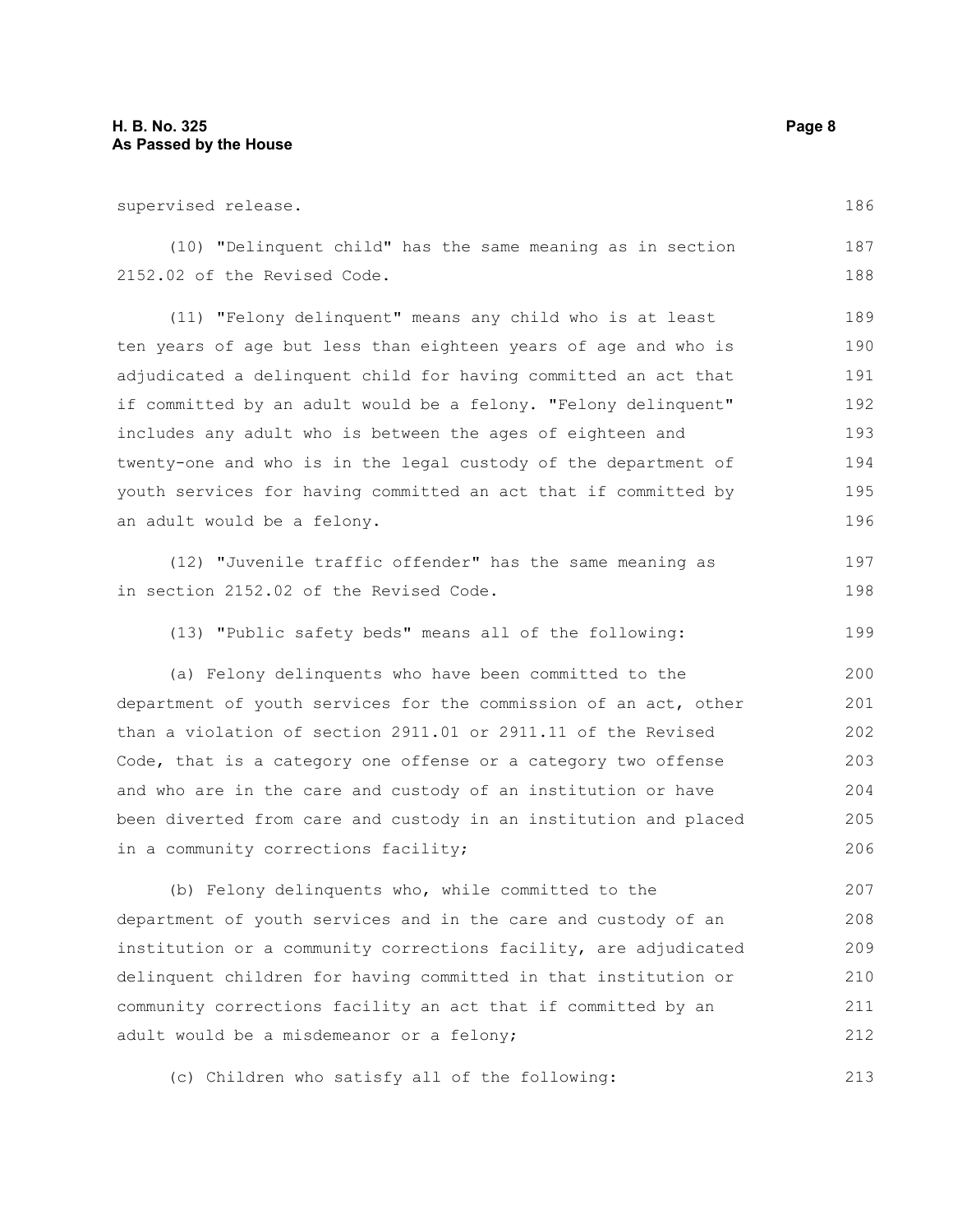(i) They are at least ten years of age but less than eighteen years of age. 214 215

(ii) They are adjudicated delinquent children for having committed acts that if committed by an adult would be a felony. 216 217

(iii) They are committed to the department of youth services by the juvenile court of a county that has had onetenth of one per cent or less of the statewide adjudications for felony delinquents as averaged for the past four fiscal years. 218 219 220 221

(iv) They are in the care and custody of an institution or a community corrections facility. 222 223

(d) Felony delinquents who, while committed to the department of youth services and in the care and custody of an institution are serving disciplinary time for having committed an act described in division (A)(18)(a), (b), or (c) of this section, and who have been institutionalized or institutionalized in a secure facility for the minimum period of time specified in divisions (A)(1)(b) to (e) of section 2152.16 of the Revised Code. 224 225 226 227 228 229 230 231

(e) Felony delinquents who are subject to and serving a three-year period of commitment order imposed by a juvenile court pursuant to divisions (A) and (B) of section 2152.17 of the Revised Code for an act, other than a violation of section 2911.11 of the Revised Code, that would be a category one offense or category two offense if committed by an adult. 232 233 234 235 236 237

(f) Felony delinquents who are described in divisions (A) (13)(a) to (e) of this section, who have been granted a judicial release to court supervision under division (B) or (D) of section 2152.22 of the Revised Code or a judicial release to the department of youth services supervision under division (C) or 238 239 240 241 242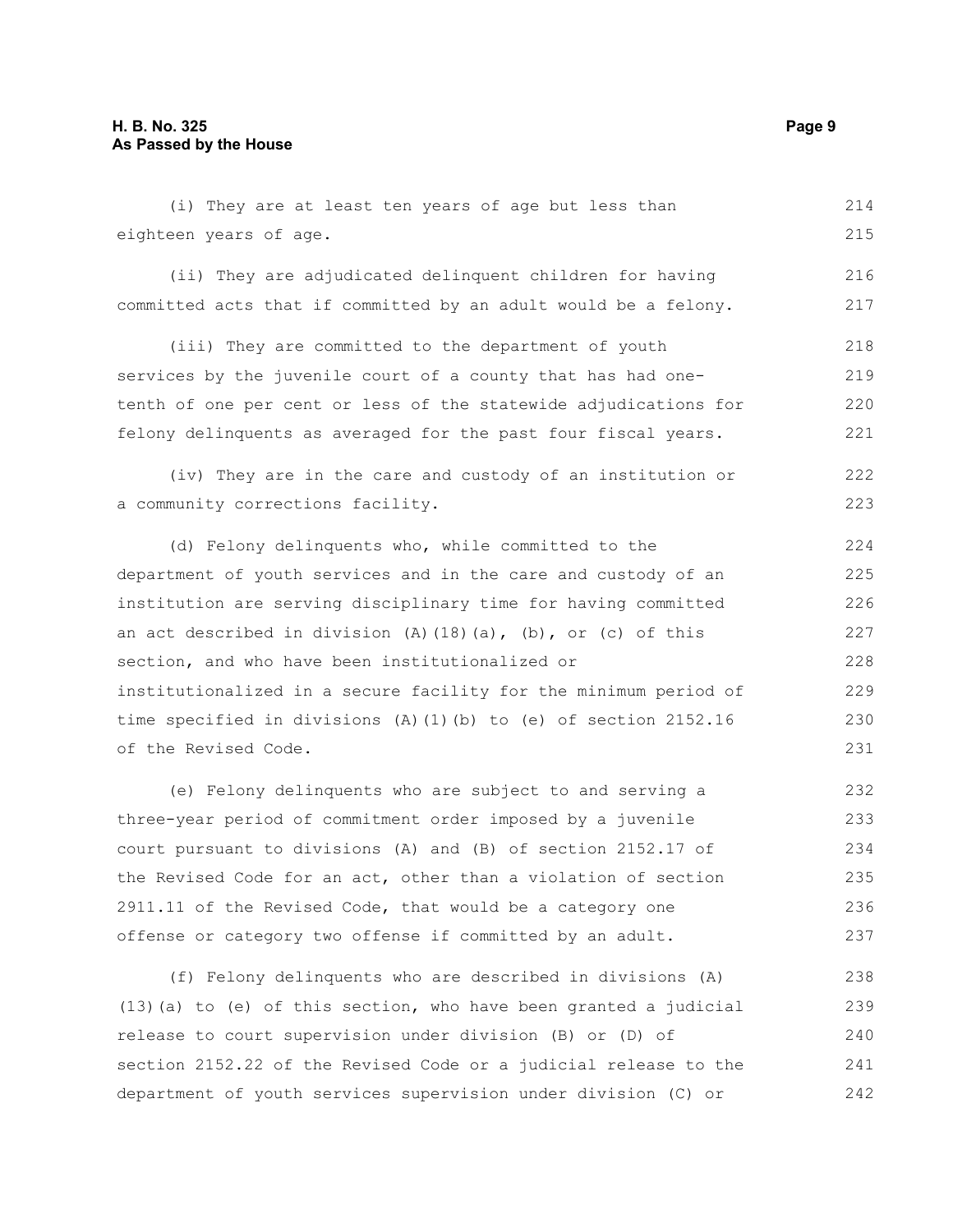#### **H. B. No. 325 Page 10 As Passed by the House**

(D) of that section from the commitment to the department of youth services for the act described in divisions (A)(13)(a) to (e) of this section, who have violated the terms and conditions of that release, and who, pursuant to an order of the court of the county in which the particular felony delinquent was placed on release that is issued pursuant to division (E) of section 2152.22 of the Revised Code, have been returned to the department for institutionalization or institutionalization in a secure facility. 243 244 245 246 247 248 249 250 251

(g) Felony delinquents who have been committed to the custody of the department of youth services, who have been granted supervised release from the commitment pursuant to section 5139.51 of the Revised Code, who have violated the terms and conditions of that supervised release, and who, pursuant to an order of the court of the county in which the particular child was placed on supervised release issued pursuant to division (F) of section 5139.52 of the Revised Code, have had the supervised release revoked and have been returned to the department for institutionalization. A felony delinquent described in this division shall be a public safety bed only for the time during which the felony delinquent is institutionalized as a result of the revocation subsequent to the initial ninetyday period of institutionalization required by division (F) of section 5139.52 of the Revised Code. 252 253 254 255 256 257 258 259 260 261 262 263 264 265 266

(14) Unless the context requires a different meaning, "community corrections facility" means a county or multicounty rehabilitation center for felony delinquents who have been committed to the department of youth services and diverted from care and custody in an institution and placed in the rehabilitation center pursuant to division (E) of section 5139.36 of the Revised Code. 267 268 269 270 271 272 273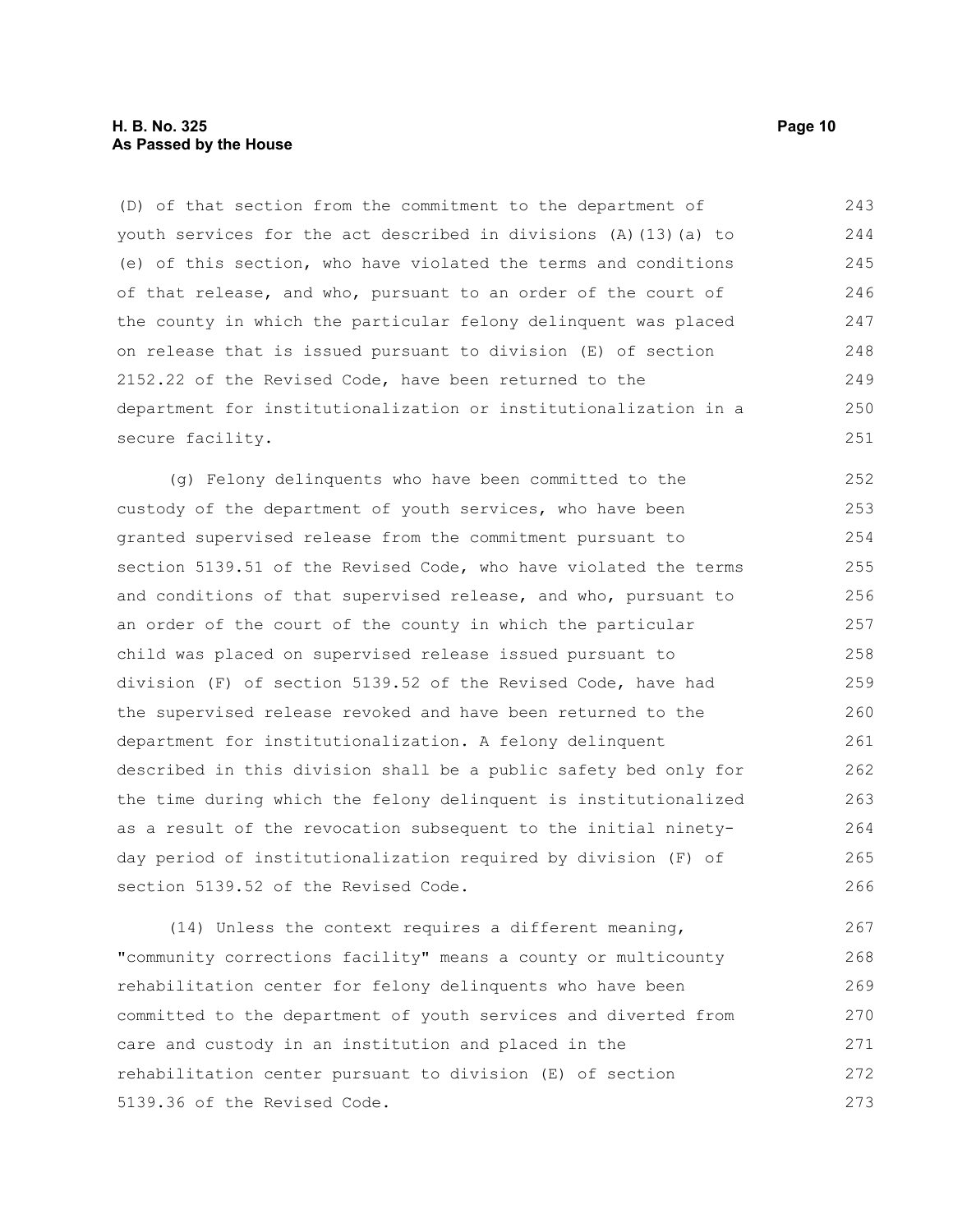### **H. B. No. 325 Page 11 As Passed by the House**

misdemeanor;

(15) "Secure facility" means any facility that is designed and operated to ensure that all of its entrances and exits are under the exclusive control of its staff and to ensure that, because of that exclusive control, no child who has been institutionalized in the facility may leave the facility without permission or supervision. 274 275 276 277 278 279

(16) "Community residential program" means a program that satisfies both of the following:

(a) It is housed in a building or other structure that has no associated major restraining construction, including, but not limited to, a security fence. 282 283 284

(b) It provides twenty-four-hour care, supervision, and programs for felony delinquents who are in residence. 285 286

(17) "Category one offense" and "category two offense" have the same meanings as in section  $2151.26 - 2152.02$  of the Revised Code. 287 288 289

(18) "Disciplinary time" means additional time that the department of youth services requires a felony delinquent to serve in an institution, that delays the felony delinquent's planned release, and that the department imposes upon the felony delinquent following the conduct of an internal due process hearing for having committed any of the following acts while committed to the department and in the care and custody of an institution: 290 291 292 293 294 295 296 297

```
(a) An act that if committed by an adult would be a
felony;
     (b) An act that if committed by an adult would be a
                                                                            298
                                                                            299
                                                                            300
```
280 281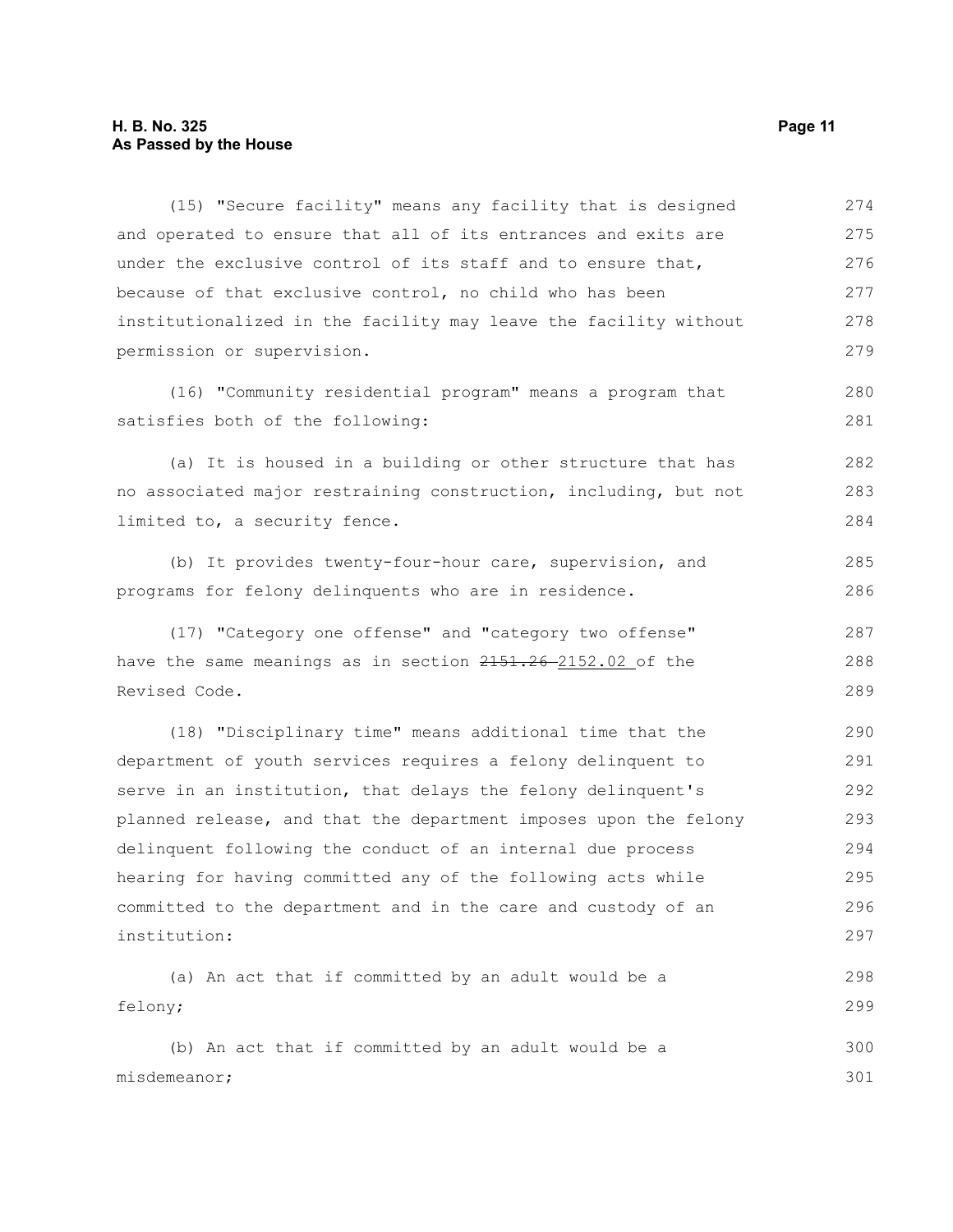(c) An act that is not described in division (A)(18)(a) or (b) of this section and that violates an institutional rule of conduct of the department. 302 303 304

(19) "Unruly child" has the same meaning as in section 2151.022 of the Revised Code. 305 306

(20) "Revocation" means the act of revoking a child's supervised release for a violation of a term or condition of the child's supervised release in accordance with section 5139.52 of the Revised Code. 307 308 309 310

(21) "Release authority" means the release authority of the department of youth services that is established by section 5139.50 of the Revised Code. 311 312 313

(22) "Supervised release" means the event of the release of a child under this chapter from an institution and the period after that release during which the child is supervised and assisted by an employee of the department of youth services under specific terms and conditions for reintegration of the child into the community. 314 315 316 317 318 319

(23) "Victim" means the person identified in a police report, complaint, or information as the victim of an act that would have been a criminal offense if committed by an adult and that provided the basis for adjudication proceedings resulting in a child's commitment to the legal custody of the department of youth services. 320 321 322 323 324 325

(24) "Victim's representative" means a member of the victim's family or another person whom the victim or another authorized person designates in writing, pursuant to section 5139.56 of the Revised Code, to represent the victim with respect to proceedings of the release authority of the 326 327 328 329 330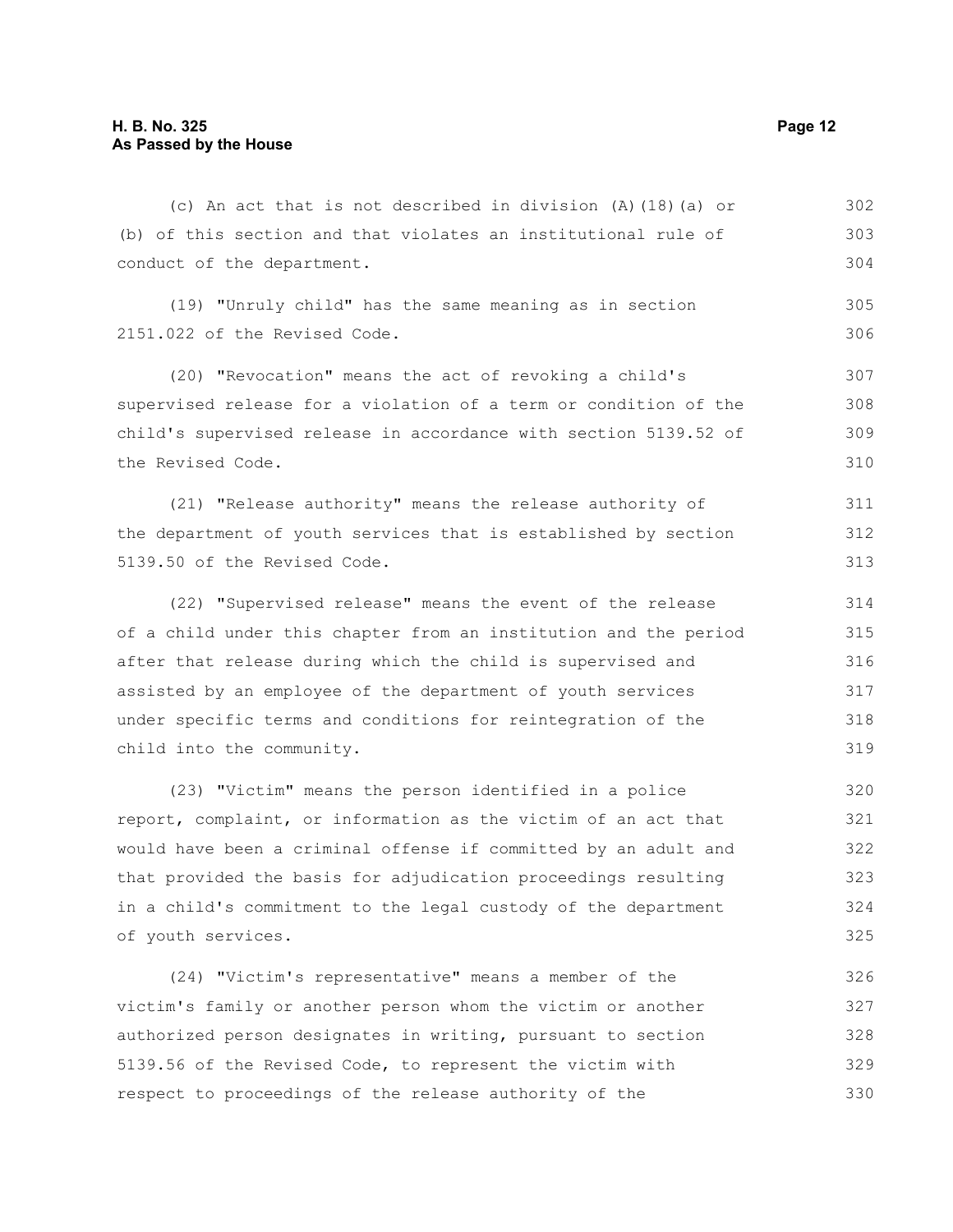department of youth services and with respect to other matters specified in that section. 331 332

(25) "Member of the victim's family" means a spouse, child, stepchild, sibling, parent, stepparent, grandparent, other relative, or legal guardian of a child but does not include a person charged with, convicted of, or adjudicated a delinquent child for committing a criminal or delinquent act against the victim or another criminal or delinquent act arising out of the same conduct, criminal or delinquent episode, or plan as the criminal or delinquent act committed against the victim. 333 334 335 336 337 338 339 340

(26) "Judicial release to court supervision" means a release of a child from institutional care or institutional care in a secure facility that is granted by a court pursuant to division (B) of section 2152.22 of the Revised Code during the period specified in that division or that is granted by a court to court supervision pursuant to division (D) of that section during the period specified in that division. 341 342 343 344 345 346 347

(27) "Judicial release to department of youth services supervision" means a release of a child from institutional care or institutional care in a secure facility that is granted by a court pursuant to division (C) of section 2152.22 of the Revised Code during the period specified in that division or that is granted to department supervision by a court pursuant to division (D) of that section during the period specified in that division. 348 349 350 351 352 353 354 355

(28) "Juvenile justice system" includes all of the functions of the juvenile courts, the department of youth services, any public or private agency whose purposes include the prevention of delinquency or the diversion, adjudication, detention, or rehabilitation of delinquent children, and any of 356 357 358 359 360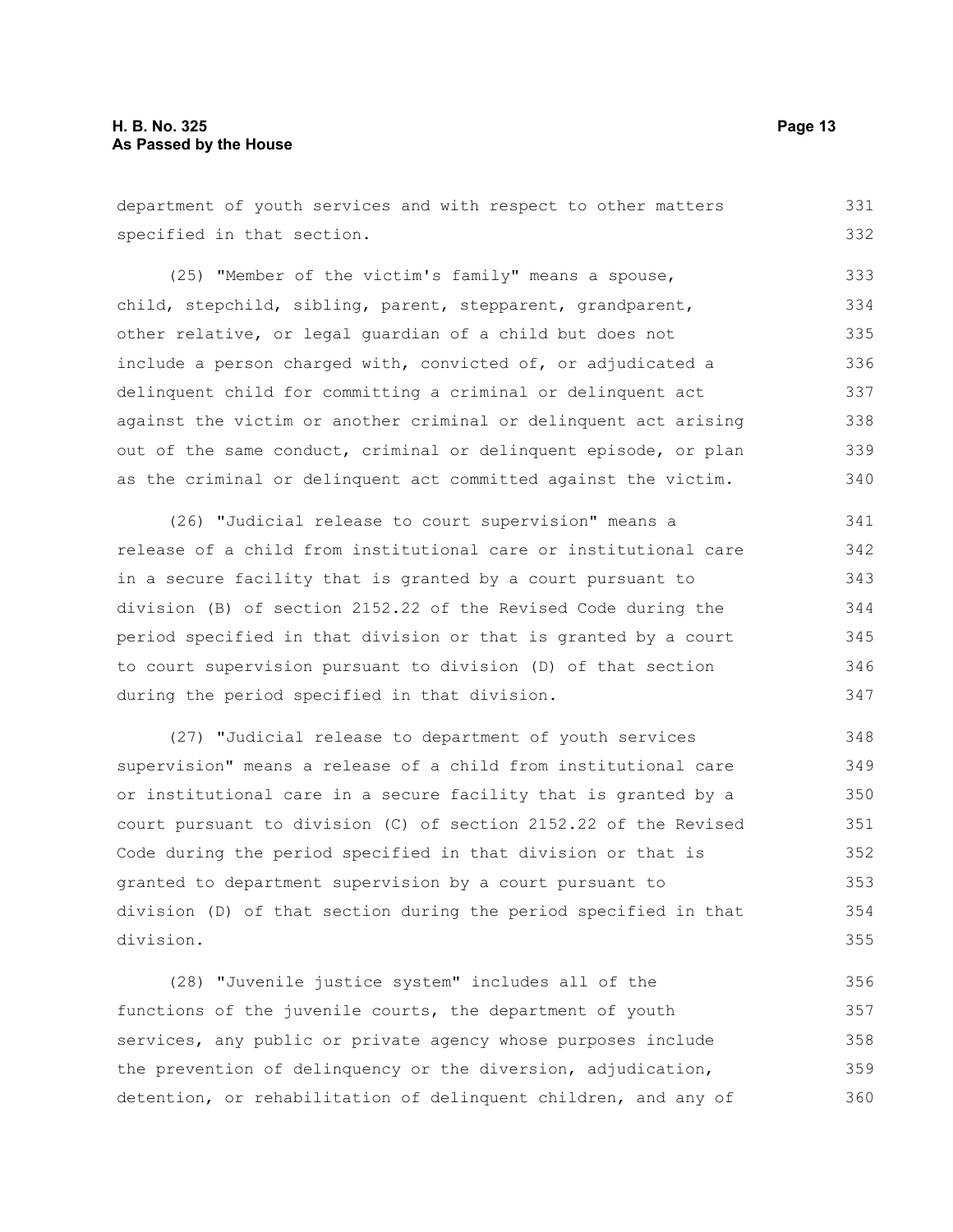the functions of the criminal justice system that are applicable to children. (29) "Metropolitan county criminal justice services agency" means an agency that is established pursuant to division (A) of section 5502.64 of the Revised Code. (30) "Administrative planning district" means a district that is established pursuant to division (A) or (B) of section 5502.66 of the Revised Code. (31) "Criminal justice coordinating council" means a criminal justice services agency that is established pursuant to division (D) of section 5502.66 of the Revised Code. (32) "Comprehensive plan" means a document that coordinates, evaluates, and otherwise assists, on an annual or multi-year basis, all of the functions of the juvenile justice systems of the state or a specified area of the state, that conforms to the priorities of the state with respect to juvenile justice systems, and that conforms with the requirements of all federal criminal justice acts. These functions include, but are not limited to, all of the following: (a) Delinquency; (b) Identification, detection, apprehension, and detention of persons charged with delinquent acts; (c) Assistance to crime victims or witnesses, except that the comprehensive plan does not include the functions of the attorney general pursuant to sections 109.91 and 109.92 of the Revised Code; 361 362 363 364 365 366 367 368 369 370 371 372 373 374 375 376 377 378 379 380 381 382 383 384 385 386

(d) Adjudication or diversion of persons charged with delinquent acts; 387 388